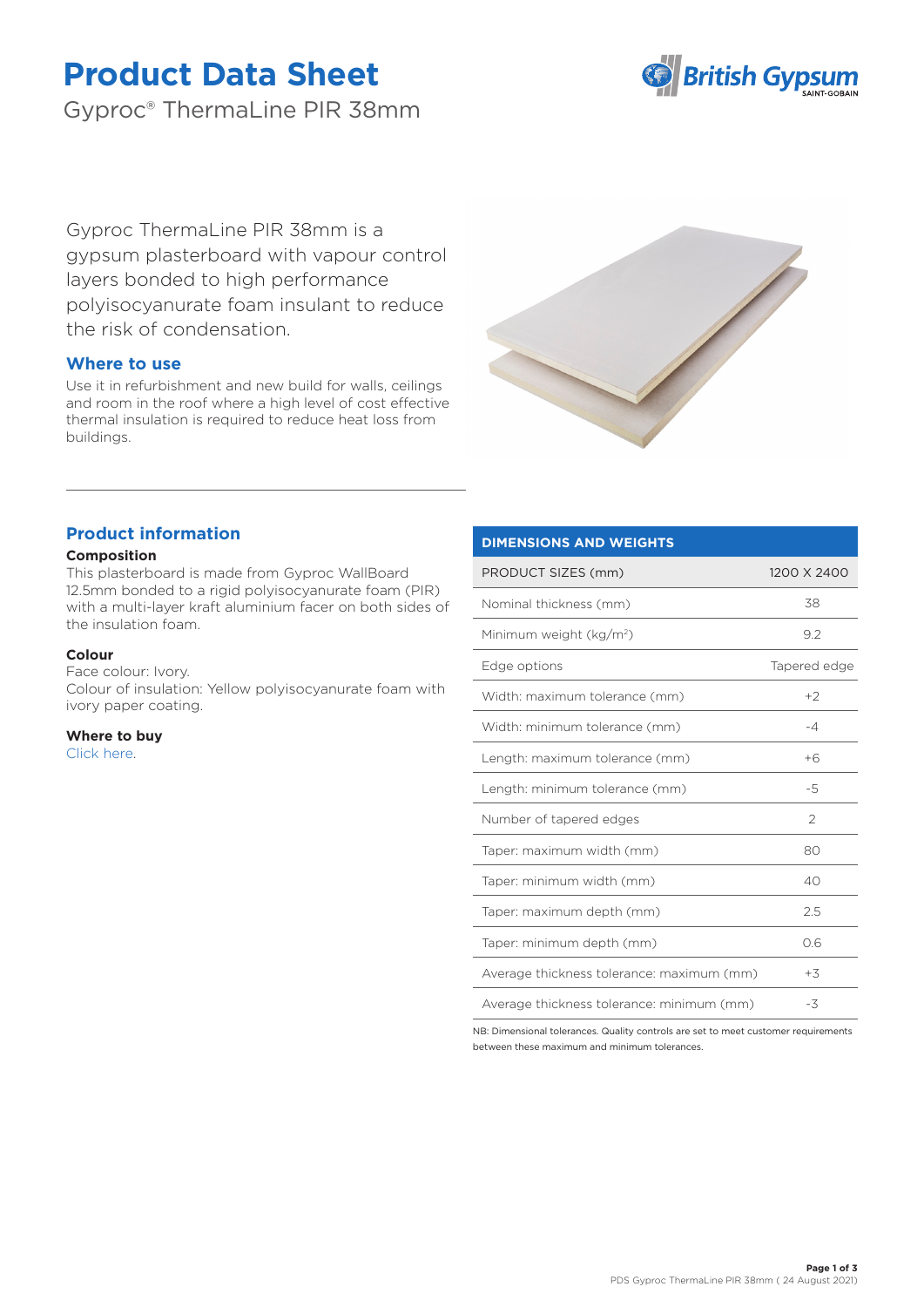# **Product Data Sheet**

Gyproc® ThermaLine PIR 38mm



## **Performance**

Here we only provide performance information related to the product. Please see the White Book for system-dependent performance.

#### **Standards**

EN 13950:2014. BBA: 13/5016

| Reaction to fire                                | B-s1. d0 |
|-------------------------------------------------|----------|
| Thermal resistance $(m^2K/W)$                   | 1.15     |
| Water vapour permeability $(u)$                 | 845      |
| Maximum continuous<br>temperature exposure (°C) | 49       |
| Flexural strength to EN13950                    | Pass     |

# **Installation**

## **Effect of condensation**

The thermal insulation and ventilation requirements of national Building Regulations aim to reduce the risk of condensation and mould growth in new buildings. However, designers should take care to eliminate all possibility of problems caused by condensation, particularly in refurbishment projects.

## **Cutting**

Cut with a plasterboard saw. Holes for socket boxes etc. should be cut using a utility saw.

## **Fixing**

Fix with the decorative side out to receive finishes. Install fixings at least 13mm from cut edges and 10mm from bound edges. Position cut edges at internal angles wherever possible.

## **Jointing**

After fixing the board, start finishing it as soon as you can to limit the risk of damage or UV degradation to the paper liner. You can finish the board using jointing systems that comply with EN13963, including the Gyproc range.

## **Full-surface finishing**

After fixing the board, start finishing it as soon as you can to limit the risk of damage or UV degradation to the paper liner. You can finish the board using plaster that complies with EN13279-1, including the Thistle range.

## **Painting**

Start decorating as soon as possible after the finishing system is dry. Finish jointing systems with Gyproc Drywall Primer before painting.

## **Wallpapering**

Decoration should start as soon as practicable after the finishing system is dry. Jointing systems should be finished with Gyproc Drywall Sealer before application of wallcoverings.

## **Snagging and minor repairs**

For minor damage and dents, check that the board core isn't shattered. If it's intact, fill the damaged area with Gyproc EasiFill 60, allow it to set, then apply a second coat if you need to. When it's dry, sand it to a finish before redecorating the area.

For a damaged core, broken edges or extensive damage, repair and replacement procedures differ depending on the number of board layers and fire resistance of the system; please contact our Technical Support Team for specific advice.